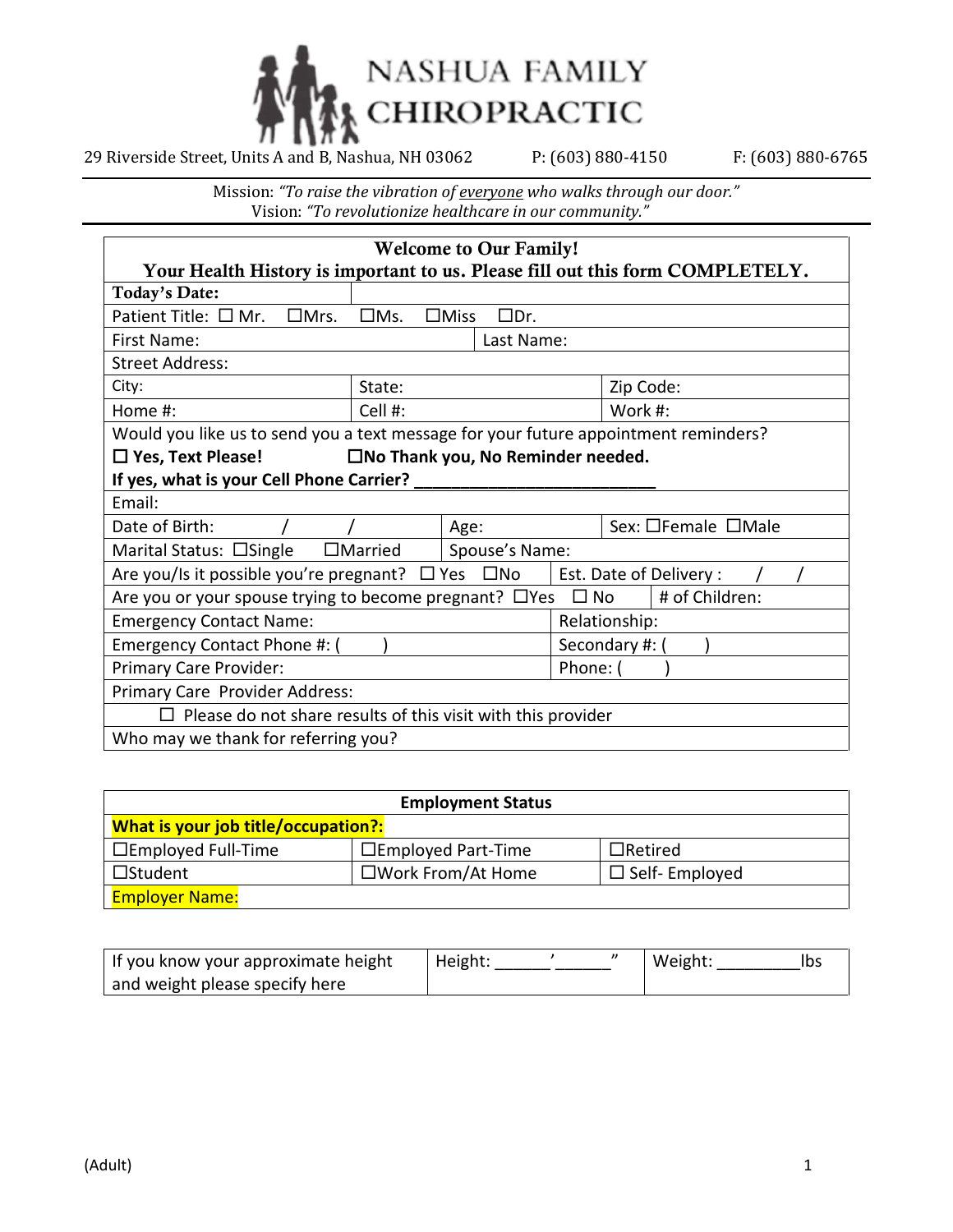

| Why are you seeking chiropractic care? $\Box$ Pain<br>$\square$ Wellness | □Nutrition/Lifestyle                   |
|--------------------------------------------------------------------------|----------------------------------------|
| What is/are the area(s) of your complaint (s)?                           |                                        |
|                                                                          |                                        |
|                                                                          |                                        |
|                                                                          |                                        |
|                                                                          |                                        |
|                                                                          |                                        |
|                                                                          |                                        |
|                                                                          |                                        |
|                                                                          |                                        |
|                                                                          |                                        |
|                                                                          |                                        |
|                                                                          |                                        |
|                                                                          |                                        |
| When did your symptoms start?                                            |                                        |
|                                                                          |                                        |
|                                                                          |                                        |
|                                                                          |                                        |
|                                                                          |                                        |
|                                                                          |                                        |
|                                                                          | $\square$ Yes                          |
| Have you missed work due to this condition?                              | $\square$ No<br>How Long?              |
| Is this condition due to a worker's compensation injury?                 | $\square$ Yes<br>$\square$ No          |
| Is this condition due to an automobile accident?                         | $\square$ No<br>$\square$ Yes          |
| Have you seen anyone else or received treatment for this                 | Whom?<br>$\square$ No<br>$\square$ Yes |
| condition?                                                               |                                        |
| Have you had any previous tests, x-rays, CT scans or                     | $\square$ No<br>$\square$ Yes          |
| MRI's previously taken?                                                  | What was done?                         |
|                                                                          |                                        |
|                                                                          |                                        |
|                                                                          |                                        |
|                                                                          | Where?                                 |
| Have you been to a chiropractor before?                                  | $\square$ No<br>$\Box$ Yes             |
|                                                                          | Name:                                  |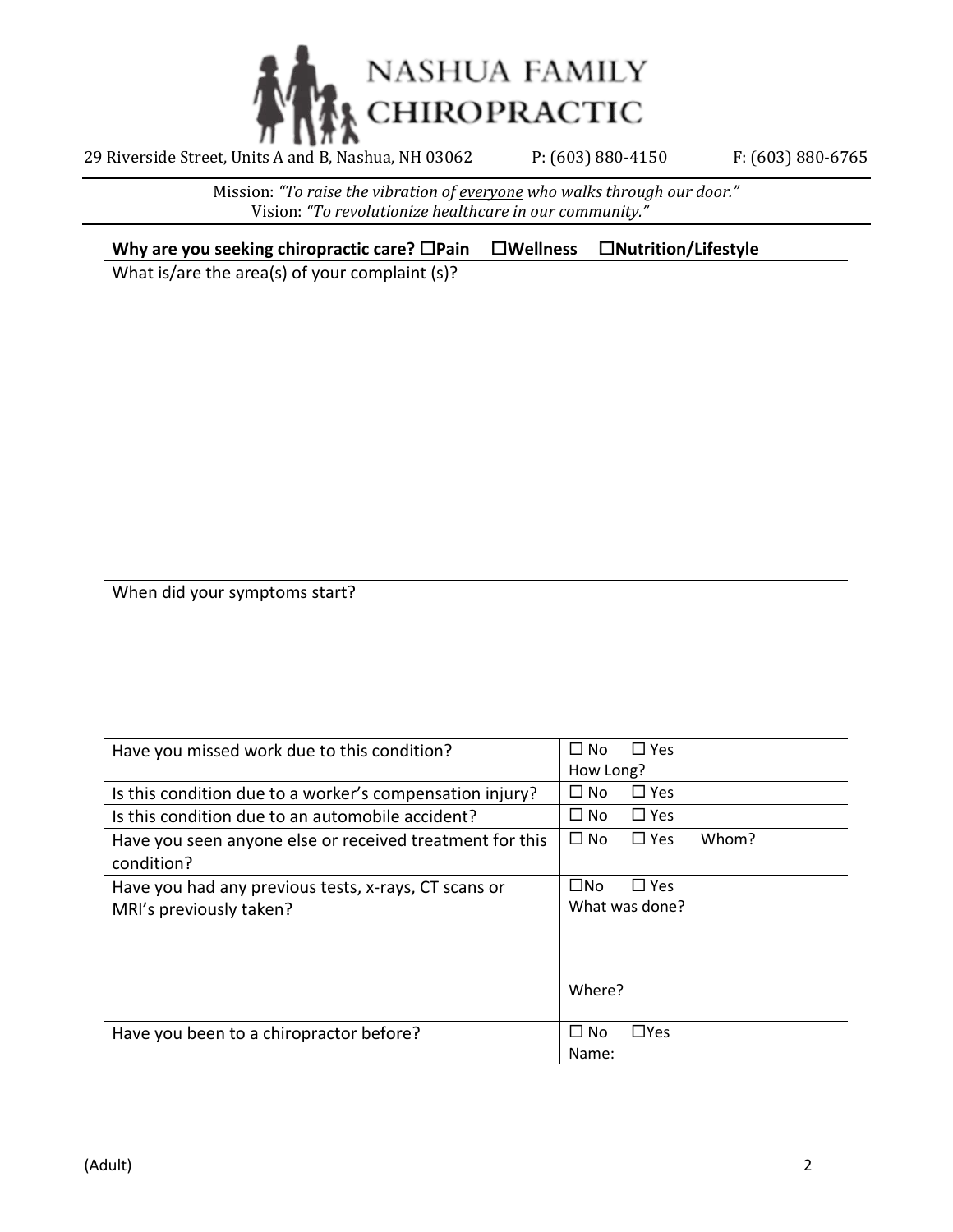

| Please check the following boxes if you HAVE OR HAD any of the listed symptoms/conditions. |                           |                                 |                             |
|--------------------------------------------------------------------------------------------|---------------------------|---------------------------------|-----------------------------|
| Cardiovascular                                                                             | <b>Digestive</b>          | <b>Endocrine</b>                | Integumentary               |
| $\square$ No issues                                                                        | $\square$ No issues       | $\square$ No issues             | No issues                   |
| $\Box$ High blood pressure                                                                 | □Reflux/Heartburn         | $\Box$ Thyroid Issues           | □Skin Cancer                |
| □Low Blood Pressure                                                                        | $\Box$ Ulcer              | □Immune Disorders               | $\square$ Psoriasis         |
| □High Cholesterol                                                                          | $\Box$ Constipation       | □Frequent Infections            | $\square$ Eczema            |
| □Poor Circulation                                                                          | $\Box$ Diarrhea           | □Hypoglycemic                   | $\Box$ Acne                 |
| $\Box$ Fainting                                                                            | □Food Sensitivities       | □Diabetic                       | $\Box$ Rash                 |
|                                                                                            |                           | Type $I \Box$<br>Type II $\Box$ |                             |
| $\Box$ Angina/Chest pain                                                                   | □Anorexia/Bulimia         | □Swollen/hard                   | $\Box$ Other                |
|                                                                                            |                           | glands                          |                             |
| □Excessive Bruising                                                                        | $\square$ Poor appetite   | $\Box$ Low Energy               |                             |
| $\Box$ Palpitations                                                                        | $\Box$ Other              | $\Box$ High stress              |                             |
| $\Box$ Other                                                                               |                           | □Low Libido                     |                             |
|                                                                                            |                           | $\Box$ Fatigue                  |                             |
|                                                                                            |                           | $\Box$ Other                    |                             |
| Genitourinary                                                                              | <b>Musculoskeletal</b>    | <b>Neurological</b>             | Respiratory                 |
| $\square$ No issues                                                                        | $\square$ No issues       | $\square$ No issues             | $\square$ No issues         |
| □Kidney Stones                                                                             | □ Upper back Pain         | $\square$ Sciatica              | $\Box$ Asthma               |
| $\square$ Prostate Issues                                                                  | □Mid-back Pain            | $\square$ Pins and Needles      | $\Box$ Apnea                |
| □Erectile dysfunction                                                                      | $\Box$ Low back Pain      | $\Box$ Numbness                 | $\Box$ Persistent cough     |
| $\Box$ Bedwetting                                                                          | □Neck Pain/Stiffness      | $\square$ Dizziness             | $\Box$ Difficulty breathing |
| □Recurrent UTI                                                                             | $\Box$ Headaches          | $\Box$ Tremors                  | $\Box$ Hay fever            |
| $\Box$ Infertility                                                                         | $\Box$ Migraines          | □Blurred Vision                 | $\Box$ Emphysema            |
| □ Ovarian Cysts                                                                            | $\Box$ Osteoporosis       | □ Carpal Tunnel                 | □Pneumonia                  |
| $\square$ PMS symptoms                                                                     | □Arthritis                | $\Box$ Anxiety                  | □Bronchitis                 |
| $\Box$ Other                                                                               | $\Box$ Arm/hand pain      | □Depression                     | $\Box$ Other                |
|                                                                                            | □Shoulder problems        | $\Box$ Irritability             |                             |
|                                                                                            | □Plantar Fasciitis        | □Visual Disturbances            |                             |
|                                                                                            | $\square$ Foot/ankle pain | $\Box$ Loss of balance          |                             |
|                                                                                            | $\Box$ Leg pain           | □Blurred Vision                 |                             |
|                                                                                            | $\Box$ Hip problems       | $\Box$ Loss of taste            |                             |
|                                                                                            | $\Box$ TMJ issues         | $\Box$ Loss of smell            |                             |
|                                                                                            | $\square$ Scoliosis       | □Bell's Palsy                   |                             |
|                                                                                            | □Poor Posture             | $\Box$ Loss of hearing          |                             |
|                                                                                            | $\Box$ Other              | $\square$ PTSD                  |                             |
|                                                                                            |                           | $\Box$ Other                    |                             |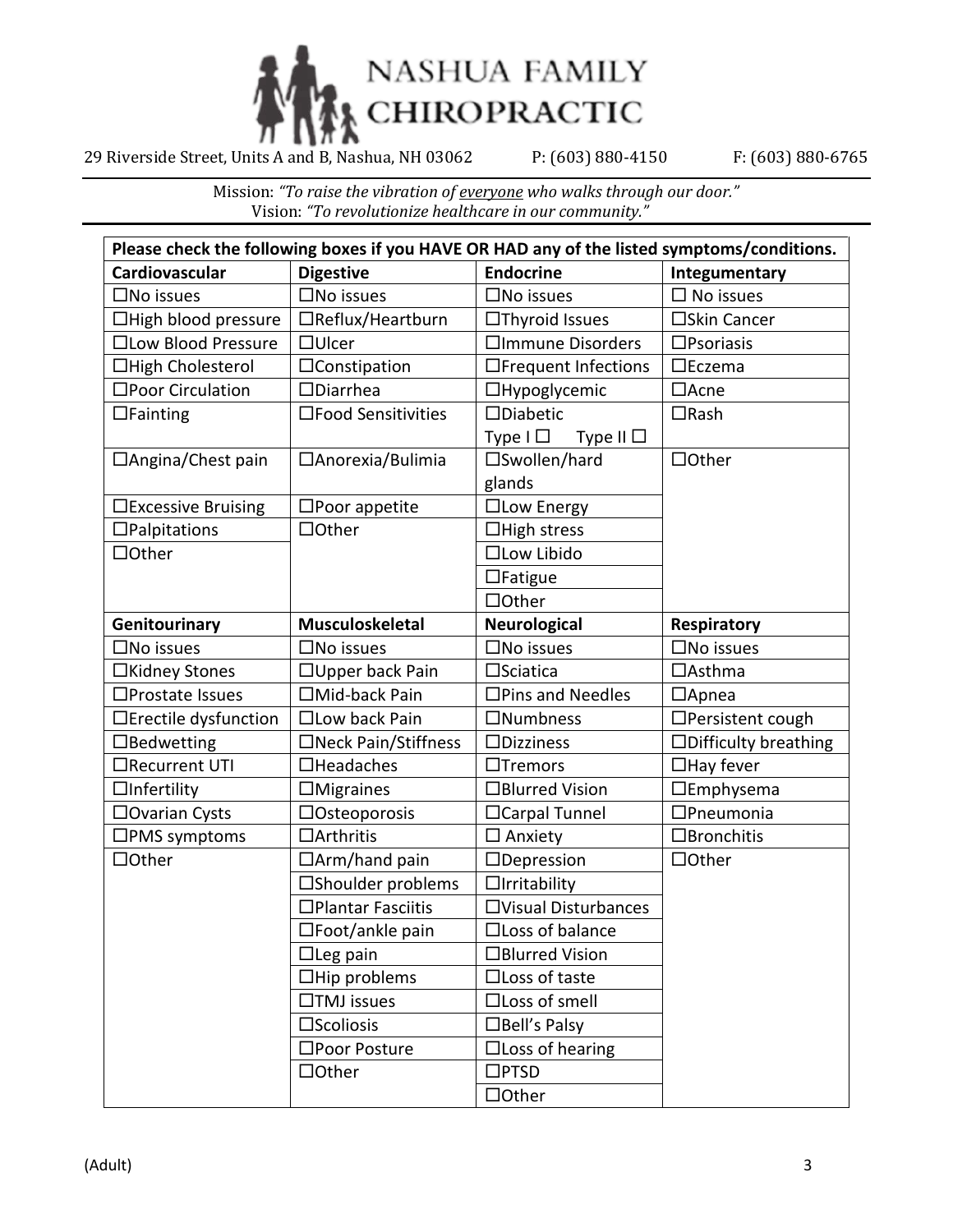

|                                                                                             |              | <b>Health History</b> |                                                            |
|---------------------------------------------------------------------------------------------|--------------|-----------------------|------------------------------------------------------------|
| Current Medications: Please list all prescriptions, over-the-counter medicines and dietary  |              |                       |                                                            |
| supplements. If possible, include the brand name for supplements. If NO current medications |              |                       |                                                            |
| please check here $\square$                                                                 |              |                       |                                                            |
| Medication/Supplement                                                                       |              | Dose                  | Frequency                                                  |
| 1.                                                                                          |              |                       |                                                            |
| 2.                                                                                          |              |                       |                                                            |
| 3.                                                                                          |              |                       |                                                            |
| 4.                                                                                          |              |                       |                                                            |
| 5.                                                                                          |              |                       |                                                            |
| 6.                                                                                          |              |                       |                                                            |
| Please list any known allergies you may have. If no known allergies, check here $\Box$      |              |                       |                                                            |
| 1.                                                                                          |              | 2.                    |                                                            |
| 3.                                                                                          |              | 4.                    |                                                            |
| Do you use tobacco of any type? $\Box$ Yes                                                  | $\square$ No |                       | $\square$ Former tobacco user $\square$ Never used tobacco |
| If Yes, how often do you use tobacco?                                                       |              |                       | How much?                                                  |
| Are you interested in quitting? $\Box$ Yes                                                  | $\square$ No |                       |                                                            |
|                                                                                             |              |                       |                                                            |

|      | Are there any past or current medical conditions you have not told us about? |
|------|------------------------------------------------------------------------------|
|      | Please date/list reasons for any hospitalizations or surgical procedures.    |
| Date | Reason                                                                       |
|      |                                                                              |
|      |                                                                              |
|      |                                                                              |
|      | Please describe any other injuries/accidents not mentioned previously.       |
| Date | Injury                                                                       |
|      |                                                                              |
|      |                                                                              |
|      |                                                                              |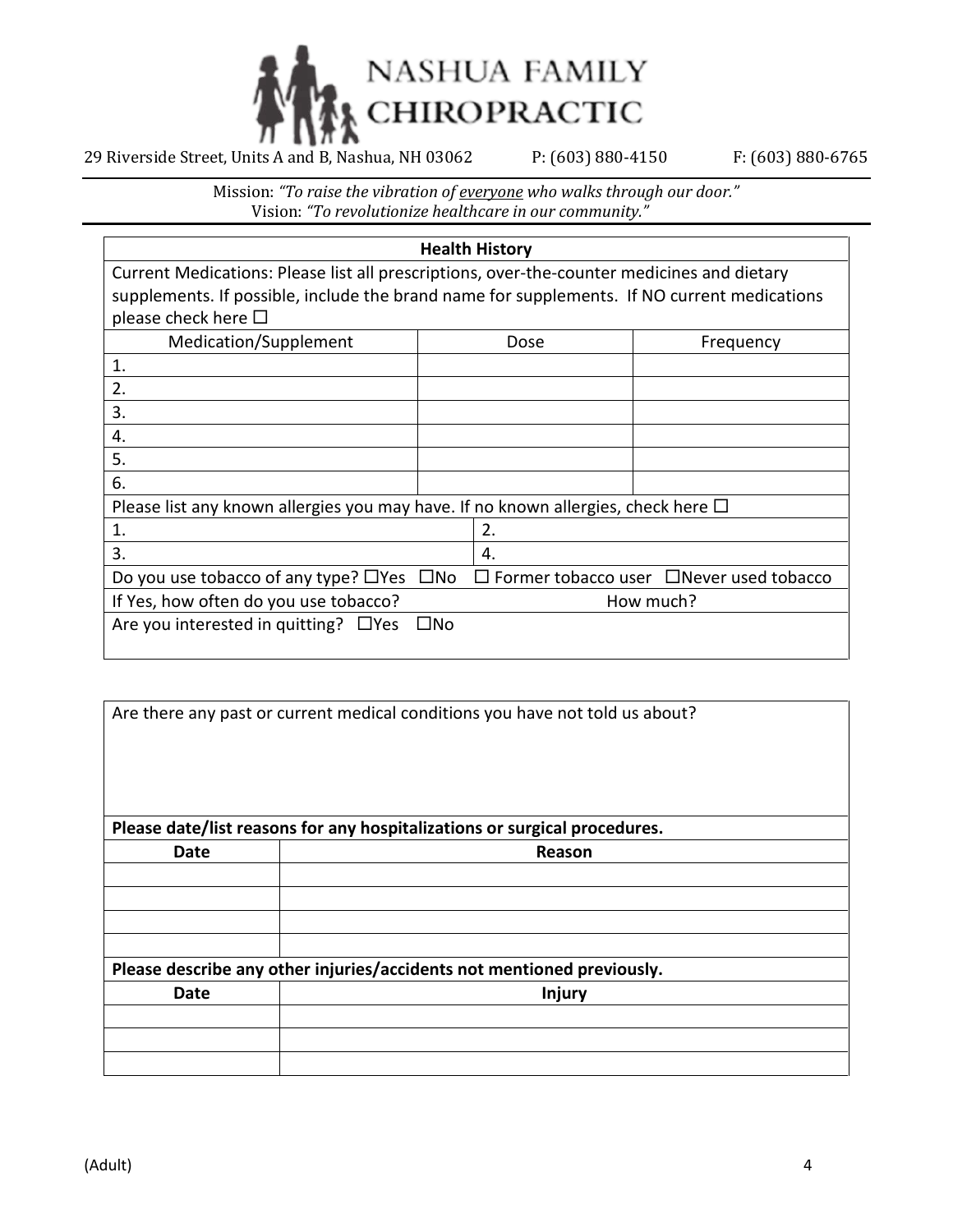

Mission: *"To raise the vibration of everyone who walks through our door."* Vision: *"To revolutionize healthcare in our community."*

| <b>Family History</b>                                                                                                                                   |                                                                                                 |  |  |  |
|---------------------------------------------------------------------------------------------------------------------------------------------------------|-------------------------------------------------------------------------------------------------|--|--|--|
| Please include any pertinent, immediate family medical histories (Diabetes, hypertension,<br>cardiac arrest, stroke, cancer, rheumatoid arthritis etc.) |                                                                                                 |  |  |  |
|                                                                                                                                                         |                                                                                                 |  |  |  |
|                                                                                                                                                         |                                                                                                 |  |  |  |
|                                                                                                                                                         |                                                                                                 |  |  |  |
|                                                                                                                                                         |                                                                                                 |  |  |  |
|                                                                                                                                                         | <b>Lifestyle Habits</b>                                                                         |  |  |  |
|                                                                                                                                                         | On a scale of 0-10 (0 being NO stress, 10 being A LOT of stress), please indicate your level of |  |  |  |
|                                                                                                                                                         | stress:                                                                                         |  |  |  |
| $\square$ 0<br>$\square$ 1<br>$\square$ 2<br>$\square$ 3<br>□4                                                                                          | $\square$ 6<br>$\square$ 8<br>$\square$ 9<br>$\square$ 10<br>囗5<br>$\square$ 7                  |  |  |  |
| How much and how often do you drink                                                                                                                     | #<br>Drinks,<br>$\square$ Daily<br>$\square$ Weekly                                             |  |  |  |
| alcohol?                                                                                                                                                | $\Box$ Monthly                                                                                  |  |  |  |
| How many cups of coffee/caffeine do you                                                                                                                 | #<br>Cups                                                                                       |  |  |  |
| drink daily?                                                                                                                                            |                                                                                                 |  |  |  |
| How much soda do you consume daily?                                                                                                                     | #<br>Cups                                                                                       |  |  |  |
| How much water do you drink daily                                                                                                                       | #<br>Cups                                                                                       |  |  |  |
| Do you use recreational drugs?                                                                                                                          | $\Box$ Yes<br>$\square$ No                                                                      |  |  |  |
| Please rate your healthy eating habits, where 0 means your habits are unhealthy and 10 means                                                            |                                                                                                 |  |  |  |
| your habits are very healthy.                                                                                                                           |                                                                                                 |  |  |  |
| $\square$<br>$\square$ 0<br>$\square$ 1<br>$\square$<br>$\square$ 3<br>$\Box 4$                                                                         | $\Box 6$<br>$\square$ 7<br>$\square$ 8<br>$\square$ 10<br>$\square$                             |  |  |  |
| What are you typical eating habits, check all that apply                                                                                                |                                                                                                 |  |  |  |
| $\Box$ 2 meals a day<br>$\square$ 3 meals a day<br>$\Box$ Skip Breakfast<br>$\square$ Snacking between meals                                            |                                                                                                 |  |  |  |
| On average how many hours do you sleep at night?                                                                                                        |                                                                                                 |  |  |  |
| What is your preferred sleeping position                                                                                                                |                                                                                                 |  |  |  |
| On a regular basis how much do you exercise?                                                                                                            |                                                                                                 |  |  |  |
| What type of exercise do you do?                                                                                                                        |                                                                                                 |  |  |  |
| What is the most significant thing you could do to improve your health?                                                                                 |                                                                                                 |  |  |  |
|                                                                                                                                                         |                                                                                                 |  |  |  |
|                                                                                                                                                         |                                                                                                 |  |  |  |
|                                                                                                                                                         |                                                                                                 |  |  |  |
| What is something that makes you happy?                                                                                                                 |                                                                                                 |  |  |  |
|                                                                                                                                                         |                                                                                                 |  |  |  |
|                                                                                                                                                         |                                                                                                 |  |  |  |
|                                                                                                                                                         |                                                                                                 |  |  |  |

**Patient Signature:\_\_\_\_\_\_\_\_\_\_\_\_\_\_\_\_\_\_\_\_\_\_\_\_\_\_\_\_\_\_\_\_\_\_\_\_\_ Date: \_\_\_\_\_\_\_\_\_\_\_\_\_\_\_\_**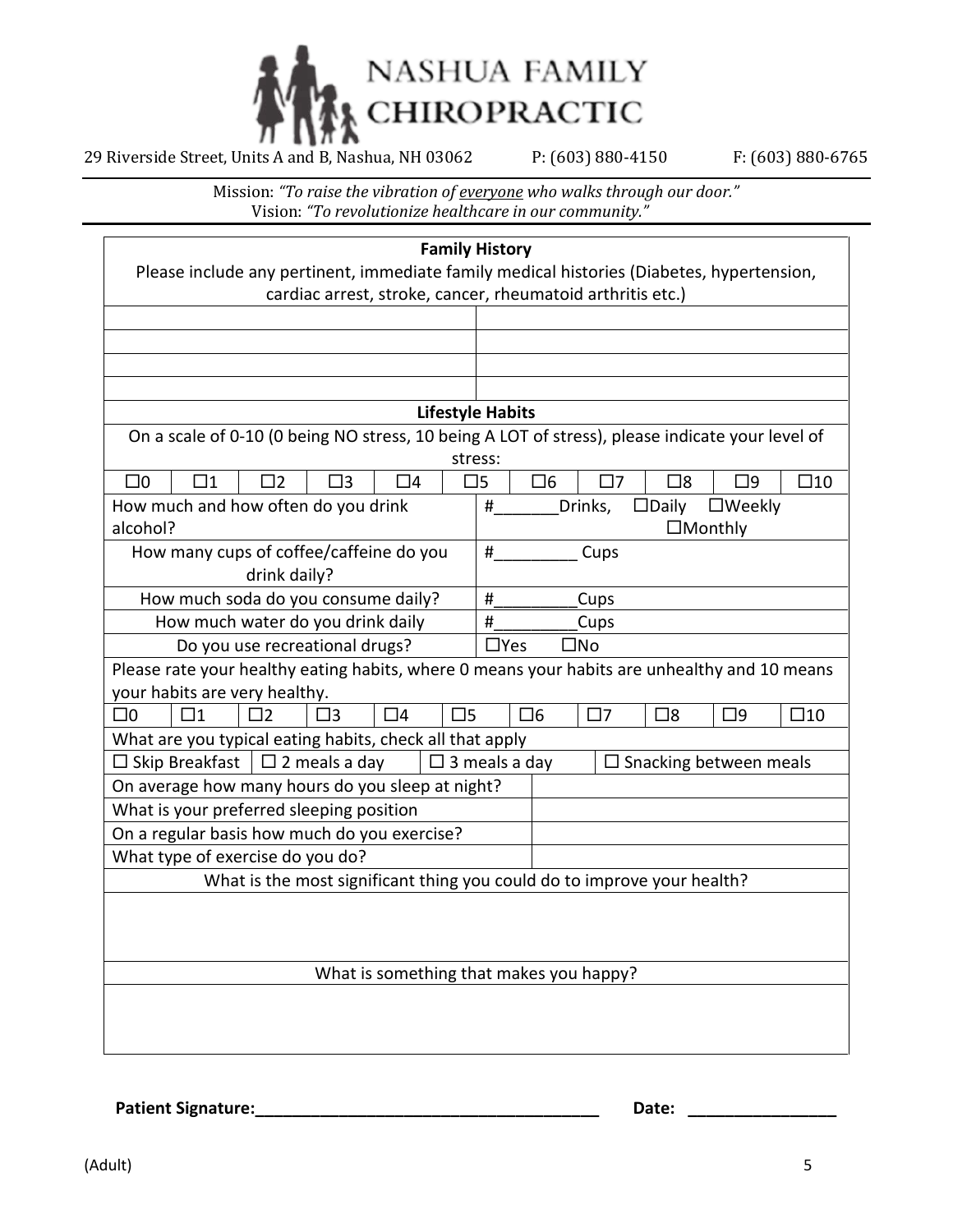

Mission: *"To raise the vibration of everyone who walks through our door."* Vision: *"To revolutionize healthcare in our community."*

*[This page is intentionally blank]*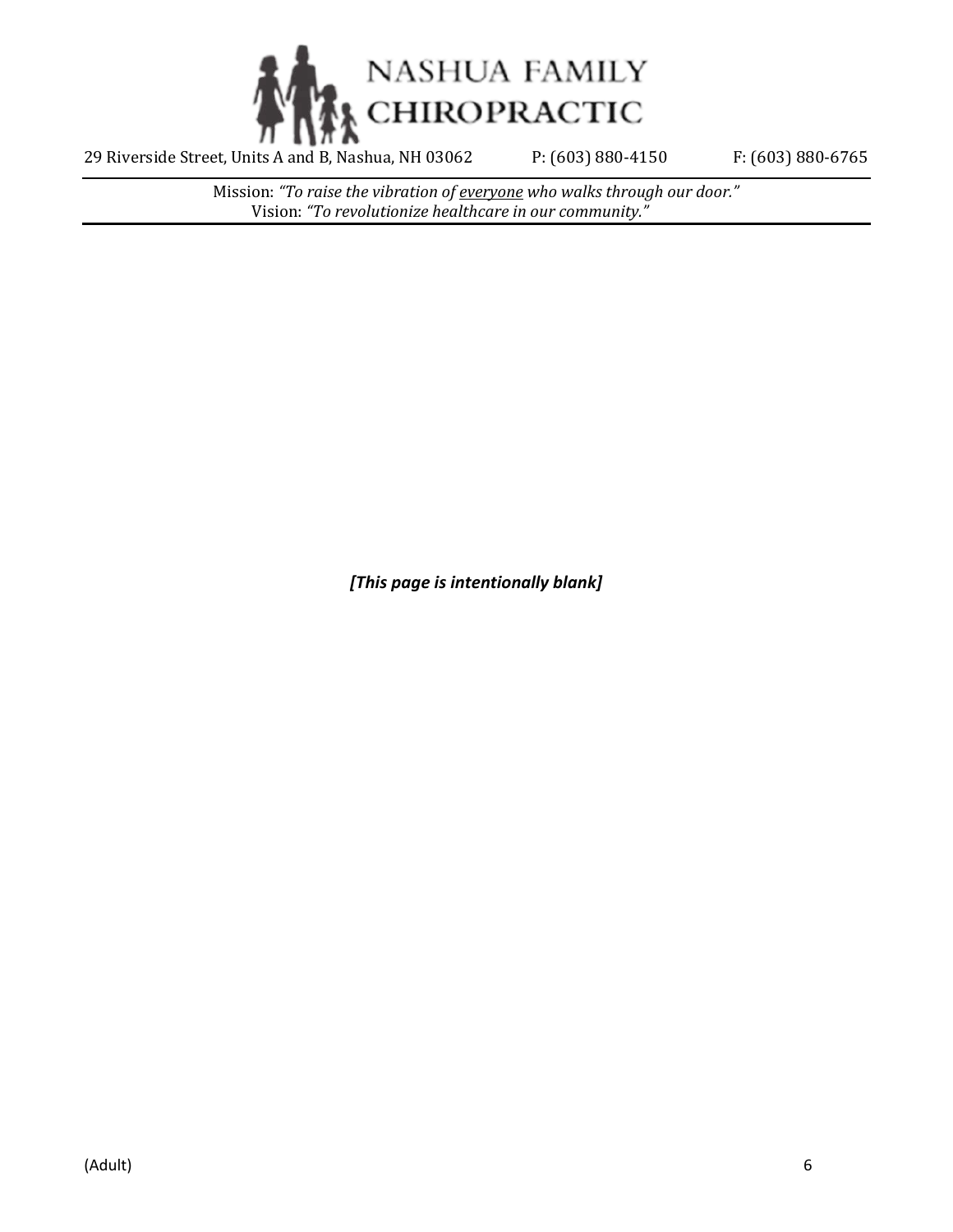

Mission: *"To raise the vibration of everyone who walks through our door."* Vision: *"To revolutionize healthcare in our community."*

# **PATIENT HEALTH INFORMATION CONSENT FORM**

We want you to know how your Patient Health Information (PHI) is going to be used in the office and your rights concerning those records. Before we will begin any health care operations we must require you to read and sign this consent form stating that you understand and agree with how your records will be used. If you would like to have a more detailed account of our policies and procedures concerning the privacy of your Patient Health Information we encourage you to read the HIPPA NOTICE that is available to you at the front desk before signing this consent.

- 1. The patient understands and agrees to allow this chiropractic office to use their Patient Health Information (PHI) for the purpose of treatment, payment, healthcare operations and coordination of care. As an example, the patient agrees to allow this chiropractic office to submit requested PHI to the Health Insurance Company (or companies) provided to us by the patient for the purpose of payment. Be assured that this office will limit the release of all PHI to the minimum needed for what the insurance companies require for payment.
- 2. The patient has the right to examine and obtain a copy of his or her own health records at any time and request corrections. The patient may request to know what disclosures have been made and submit in writing any further restrictions on the use of their PHI. Our office is not obligated to agree to those restrictions.
- 3. The patient agrees to allow this office to contact them with the given contact information about appointment reminders, missed appointment notifications, birthday and other greeting cards, newsletters, information about treatment alternatives, or other health related information in an appropriate means.
- 4. A patient's written consent need only be obtained one time for all subsequent care given to the patient in this office.
- 5. The patient may provide a written request to revoke consent at any time during care. This would not affect the use of those records for the care given prior to the written request to revoke consent at any time during care but would apply to any care given after the request has been presented.
- 6. For your security and right to privacy, all staff has been trained in the area of patient record privacy and a privacy official has been designated to enforce those procedures in our office. We have taken all precautions that are known by this office to assure that your records are not readily available to those who do not need them. Patients have the right to file a formal complaint with our privacy official about any possible violations of these policies and procedures.
- 7. If the patient refuses to sign this consent for the purpose of treatment, payment and health care operations, the chiropractic physician has the right to refuse to give care.

*I have read and understand how my Patient Health Information will be used and I agree to these policies and procedures.*

| $\sqrt{2}$ |  |
|------------|--|
|            |  |

Patient signature: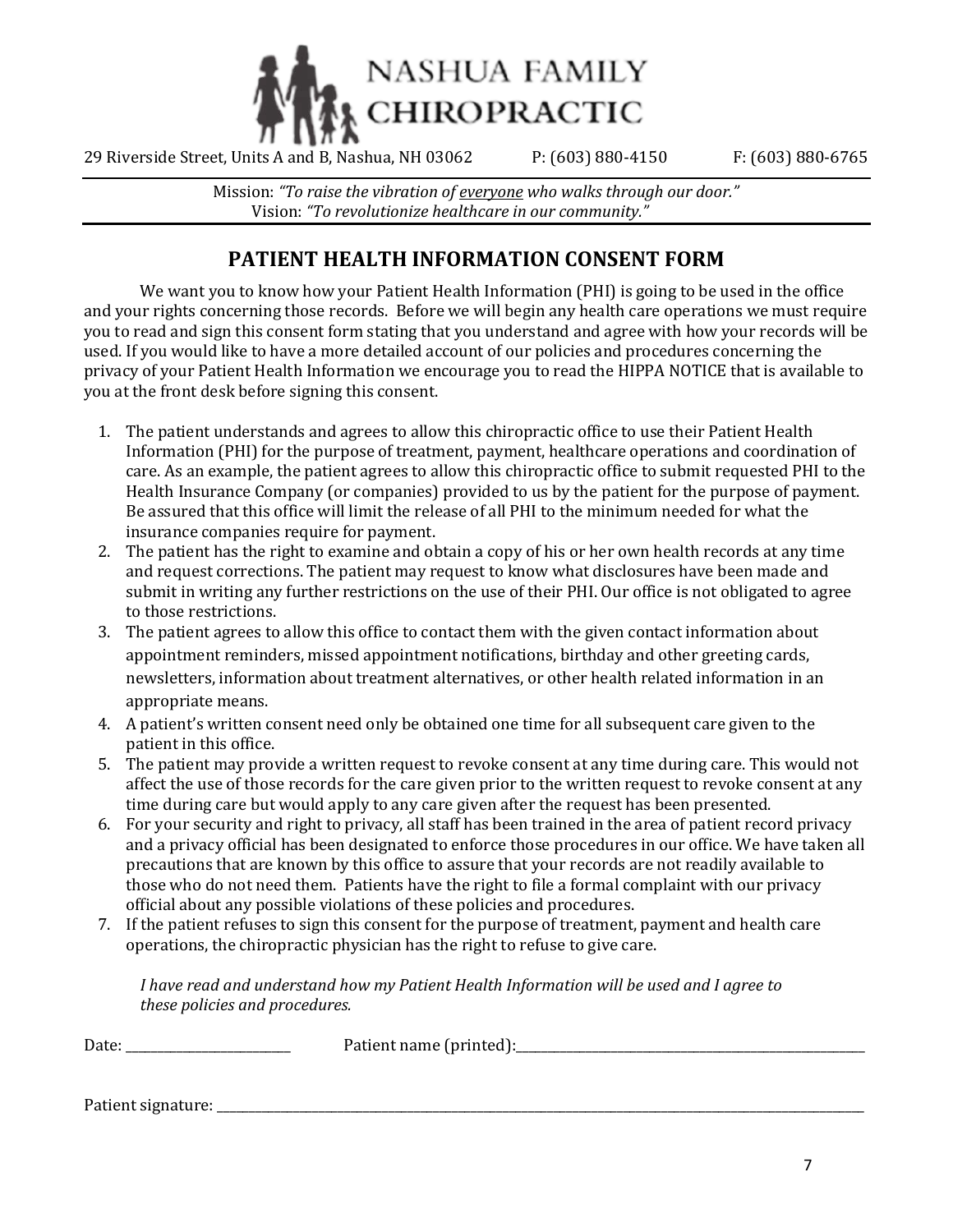

Mission: *"To raise the vibration of everyone who walks through our door."* Vision: *"To revolutionize healthcare in our community."*

## **POLICY FOR MAJOR MEDICAL INSURANCE**

Our office is pleased to accept your insurance assignment as soon as your coverage has been verified. If you do not have a referral or your insurance is not assignable to this clinic, then you must pay in full at the time of service. The insurance company may reimburse you directly in these cases.

You must fully understand that your insurance contact is between you and your insurance carrier and that every individual policy varies regarding rules of specific coverage. Therefore, you are fully responsible for any amount not paid by your insurance company. This excludes specific HMO and PPO contracts in which we are participants. Nashua Family Chiropractic will make every effort to see that your claims are paid. However, we will not enter into a dispute with your company over your claim. If we do not receive payment from your insurance company within 90 days it becomes your responsibility. There is no guarantee that your insurance company will pay for the services provided. We make every attempt, at the beginning of your health care, to verify your policy and what it covers. However, if for some reason your claim is denied or we have received inaccurate information, you are responsible for the balance. I acknowledge and understand that the doctor may provide services that are not reimbursed by my insurance, and I understand that I am responsible for such charges.

#### **(Initials here please): \_\_\_\_\_\_\_\_\_\_\_\_\_**

If your company has limited coverage or a visit limitation that does not cover your total care it is your responsibility to pay the balance due. You are also responsible for tracking your visits and the limitations imposed by the insurance company. We will do our best to assist you with tracking but it is ultimately your responsibility. We provide direct billing as a courtesy to you, therefore we ask for your cooperation. This office bills on a weekly basis.

Should your insurance require a referral/pre-authorization, this must be received in this office by your second visit. Initial insurance information must also be received in this office by the second visit. Otherwise your account may revert to a cash account until the information is received.

Should your insurance coverage change it is your responsibility to inform us immediately. We are not obligated to back bill insurance and you are directly responsible for any balance due.

Should you terminate care of your own volition your account is due and payable immediately.

We ask that you pay your portion of your charges at the time of service. This may include deductibles, co-pays, and patient portions/percentages. If we must enter into any type of litigation to collect fees due to this office, you may be responsible for any and all collection and/or legal fees as well as a one and a half percent interest charge on unpaid balances.

I authorize the release or reception of any information pertinent to my case to/from any insurance company, the insurance adjuster, health care establishment, or attorney involved. I understand that by authorizing this release of my medical records I also release Nashua Chiropractic from all legal responsibility or liability that may arise from the release of these medical records. This authorization is valid until further notification to the contrary.

I have read, understand and agree with the above policy.

Patient Name Signature of Patient Date Date

\_\_\_\_\_\_\_\_\_\_\_\_\_\_\_\_\_\_\_\_\_\_\_\_\_\_\_\_\_\_\_\_\_\_\_\_\_\_\_ \_\_\_\_\_\_\_\_\_\_\_\_\_\_\_\_\_\_\_\_\_\_\_\_\_\_\_\_\_\_\_\_\_\_\_\_\_\_\_\_\_\_\_\_\_\_ \_\_\_\_\_\_\_\_\_\_\_\_\_\_\_\_\_\_\_\_\_\_\_\_\_\_\_\_\_\_\_\_\_